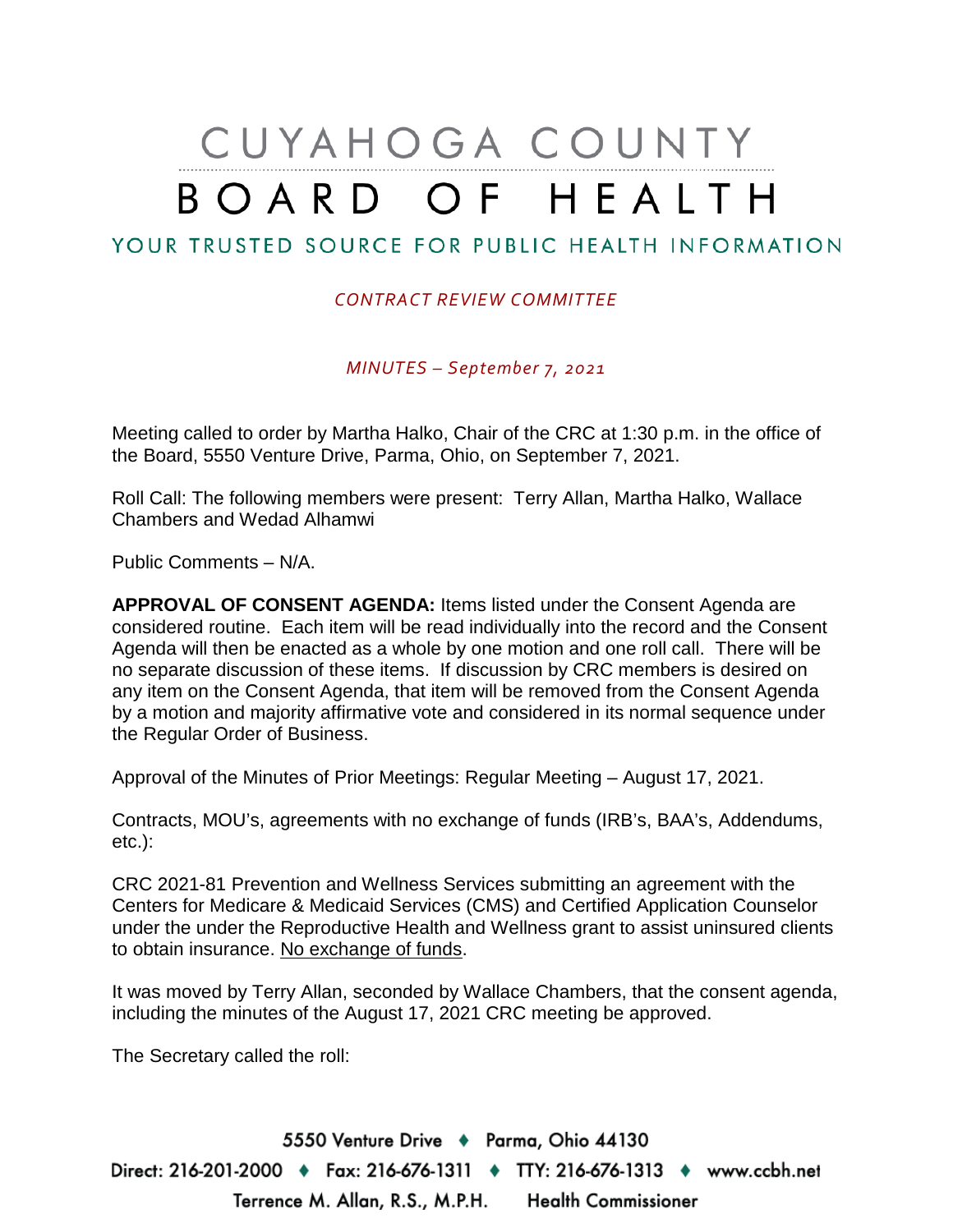Ayes: Terry Allan, Martha Halko, Wallace Chambers and Wedad Alhamwi

#### **CONTRACTS AND AWARDS:**

Tabled Items

CRC 2021-64 Administrative Services submitting a contract and contract addendums with Paramount Insurance Company to accept CCBH as a network/participating provider to deliver all covered services under their commercial, Medicare and Medicaid plans beginning on or about July 6, 2021. Amount to be received shall be consistent with approved Paramount Insurance Company reimbursement rates.

Purpose: To establish CCBH as an in-network provider with Paramount Insurance Company.

No Action Today.

Household Sewage Program Bid Openings presented by: Domenica McClintock

It was moved by Wallace Chambers, seconded by Wedad Alhamwi that the following quote (CRC 2021-76) for 9955 Edgerton Rd., North Royalton, Ohio 44133 be accepted as the lowest and best, and a contract be awarded to Dynamerican in the amount of \$14,430.00 (ref. enclosed).

The Secretary called the roll:

Ayes: Terry Allan, Martha Halko, Wallace Chambers and Wedad Alhamwi

It was moved by Wedad Alhamwi, seconded by Terry Allan that the following quote (CRC 2021-77) for 27264 Sprague Rd., Olmsted Township, Ohio 44138 be accepted as the lowest and best, and a contract be awarded to Dynamerican in the amount of \$17,620.00 (ref. enclosed).

The Secretary called the roll:

Ayes: Terry Allan, Martha Halko, Wallace Chambers and Wedad Alhamwi

New Items For Review

Bid/Quote Openings ≥ \$25,000.00

None

Bid/Quote Openings < \$25,000.00

Lead Program Bid Openings presented by: Marlene Skovenski5550 Venture Drive + Parma, Ohio 44130

Direct: 216-201-2000 ♦ Fax: 216-676-1311 ♦ TTY: 216-676-1313 ♦ www.ccbh.net

Terrence M. Allan, R.S., M.P.H. **Health Commissioner**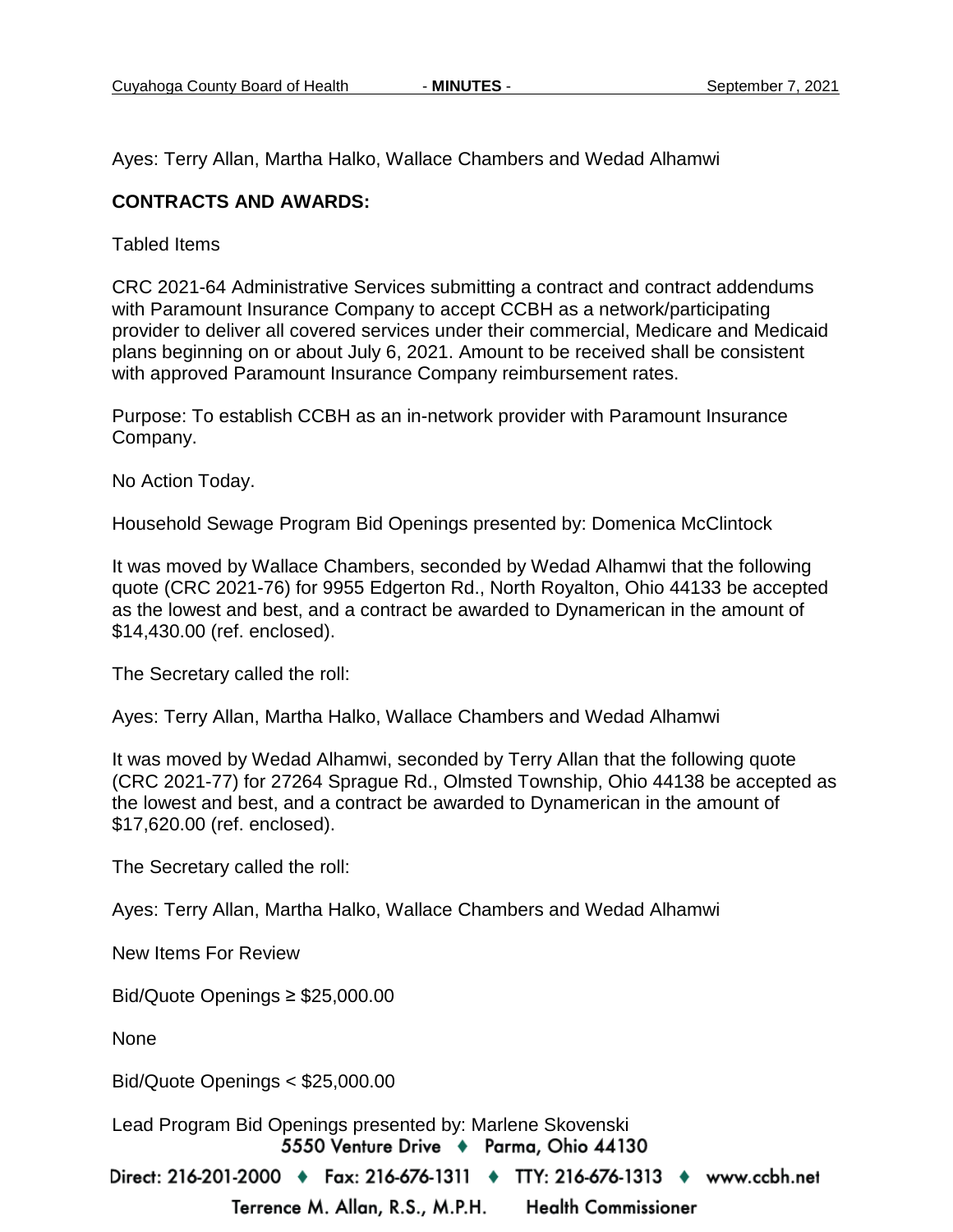It was moved by Wallace Chambers, seconded by Terry Allan that the following quote (CRC 2021-82) for 14083 Holland Rd., Brook Park, Ohio 44142 be accepted as the lowest and best, and a contract be awarded to TNT Construction in the amount of \$2,390.00 (ref. enclosed).

The Secretary called the roll:

Ayes: Terry Allan, Martha Halko, Wallace Chambers and Wedad Alhamwi

It was moved by Wallace Chambers, seconded by Wedad Alhamwi that the following quote (CRC 2021-83) for 12810 Grannis Rd., Garfield Heights, Ohio 44125 be accepted as the lowest and best, and a contract be awarded to Paragon CMS in the amount of \$11,535.00 (ref. enclosed).

The Secretary called the roll:

Ayes: Terry Allan, Martha Halko, Wallace Chambers and Wedad Alhamwi

Household Sewage Program Bid Openings presented by: Domenica McClintock

It was moved by Wallace Chambers, seconded by Terry Allan that the following quote (CRC 2021-84) for 15834 York Rd., North Royalton, Ohio 44133 be accepted as the lowest and best, and a contract be awarded to Dynamerican in the amount of \$13,745.00 (ref. enclosed).

The Secretary called the roll:

Ayes: Terry Allan, Martha Halko, Wallace Chambers and Wedad Alhamwi

Expenditures: Contracts up to \$25,000.00

It was moved by Wedad Alhamwi, seconded by Martha Halko that the contract (CRC 2021-85) with Global Cleveland under the Covid-19 Vaccine Equity Supplement grant (VE21) from July 1, 2021 through September 30, 2021 in an amount not to exceed \$24,500.00 be approved.

Presented by: Wallace Chambers

Purpose: To design and implement community outreach programs to address the needs of our communities by promoting vaccination clinics, education seminars and addressing vaccine hesitancy.

Funding Source: 100% reimbursable through the VE21 grant.

The Secretary called the roll:

5550 Venture Drive + Parma, Ohio 44130 Direct: 216-201-2000 ♦ Fax: 216-676-1311 ♦ TTY: 216-676-1313 ♦ www.ccbh.net Terrence M. Allan, R.S., M.P.H. **Health Commissioner**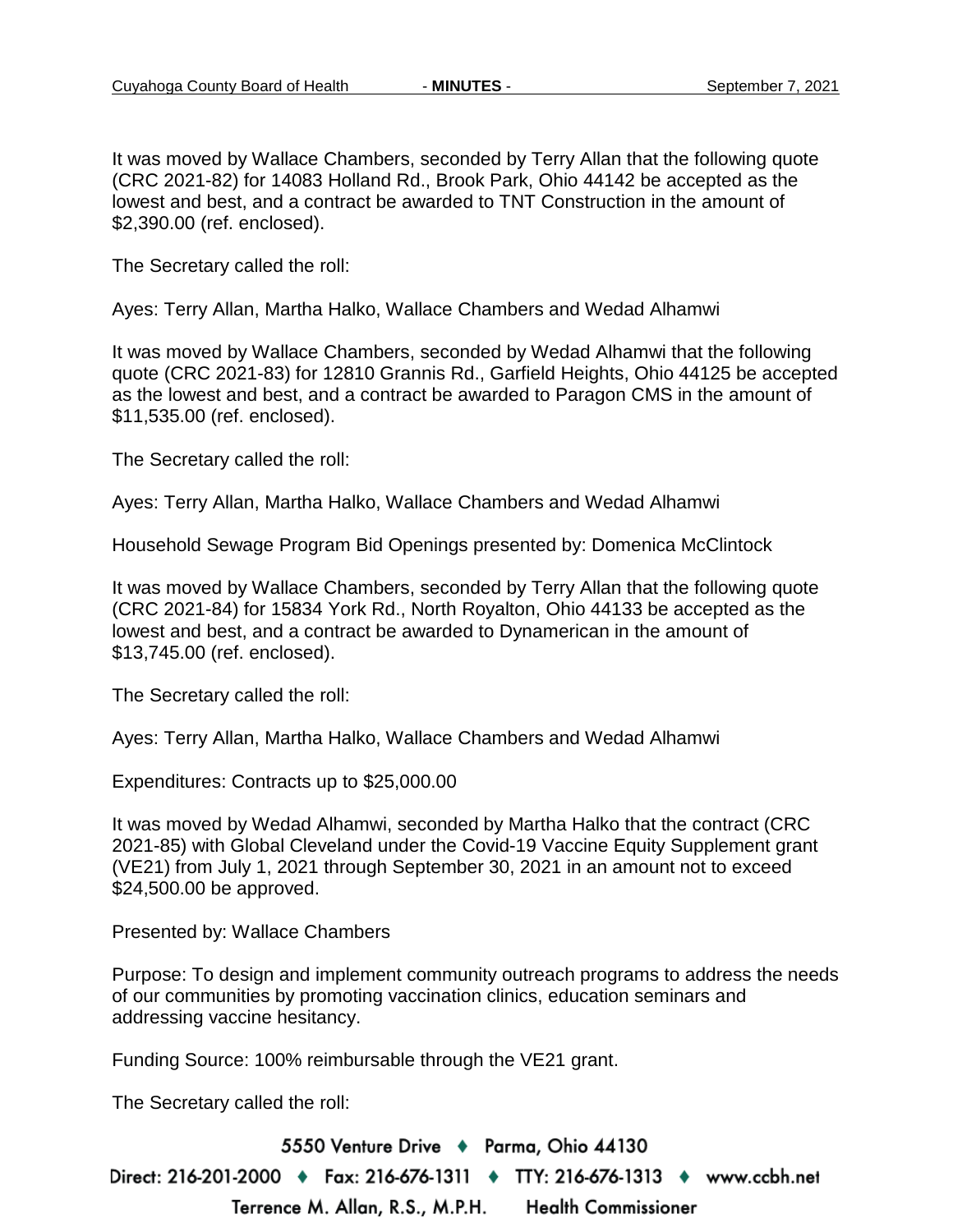Ayes: Terry Allan, Martha Halko, Wallace Chambers and Wedad Alhamwi

It was moved by Wallace Chambers, seconded by Wedad Alhamwi that the addendum (CRC 2021-86) to the contract with Paragon CMS (Resolution 2021-20, CRC 2021-49) under the Lead Hazard Control grant to increase the amount to be paid to Paragon CMS from \$35,267.00 to \$35,766.00 be approved.

Presented by: John Sobolewski

Purpose: To complete additional work found during the project completion.

Funding Source: 100% reimbursable through the Lead Hazard Control grant.

The Secretary called the roll:

Ayes: Terry Allan, Martha Halko, Wallace Chambers and Wedad Alhamwi

It was moved by Wallace Chambers, seconded by Terry Allan that the contracts (CRC 2021-87) with the following agencies be approved:

|                                                      |                     | Amount to be paid |              |
|------------------------------------------------------|---------------------|-------------------|--------------|
| Agency                                               | Term                | to not to exceed: | Funding      |
| Lambda Phi Omega Chapter                             | $7/1/21 - 8/30/22$  | \$8,500.00        | VE21, REACH  |
| <b>Black Child Development Institute</b>             | $7/1/21 - 8/30/22$  | \$20,000.00       | VE21, REACH  |
| Cleveland                                            |                     |                   |              |
| Community Cup Classic Foundation 7/1/21 - 8/30/22    |                     | \$20,500.00       | <b>REACH</b> |
| <b>Community of Faith Collaborative</b>              | $7/1/21 - 8/30/22$  | \$13,000.00       | VE21, REACH  |
| <b>Shore Cultural Centre Corporation</b>             | $7/1/21 - 8/30/22$  | \$15,000.00       | <b>REACH</b> |
| Friends of East Cleveland Library                    | $7/1/21 - 8/30/22$  | \$10,000.00       | <b>REACH</b> |
| Intentional Content, Inc.                            | $7/1/21 - 12/31/21$ | \$20,000.00       | <b>VE21</b>  |
| Near West Side Multi-Service Center 7/1/21 - 8/30/22 |                     | \$12,500.00       | <b>REACH</b> |
| Renaissance Behavioral Health, LLC 7/1/21 - 12/31/21 |                     | \$5,000.00        | VE21, REACH  |
| <b>River of Life Ministries</b>                      | $7/1/21 - 10/31/21$ | \$4,500.00        | VE21, REACH  |
| The Spanish American Committee                       | $7/1/21 - 8/30/22$  | \$5,000.00        | VE21, REACH  |
| Stella Maris, Inc.                                   | $7/1/21 - 8/30/22$  | \$12,500.00       | <b>REACH</b> |
| <b>Young Latino Network</b>                          | $7/1/21 - 8/30/22$  | \$12,500.00       | VE21, REACH  |

Presented by: Nichelle Shaw

Purpose: To provide and promote COVID-19 vaccine education and accessibility.

Funding Source: 100% reimbursable through the FY2022 REACH Supplemental and/or FY2021 VE21 grants.

The Secretary called the roll:

Ayes: Terry Allan, Martha Halko, Wallace Chambers and Wedad Alhamwi

5550 Venture Drive + Parma, Ohio 44130

Direct: 216-201-2000 ♦ Fax: 216-676-1311 ♦ TTY: 216-676-1313 ♦ www.ccbh.net

Terrence M. Allan, R.S., M.P.H. **Health Commissioner**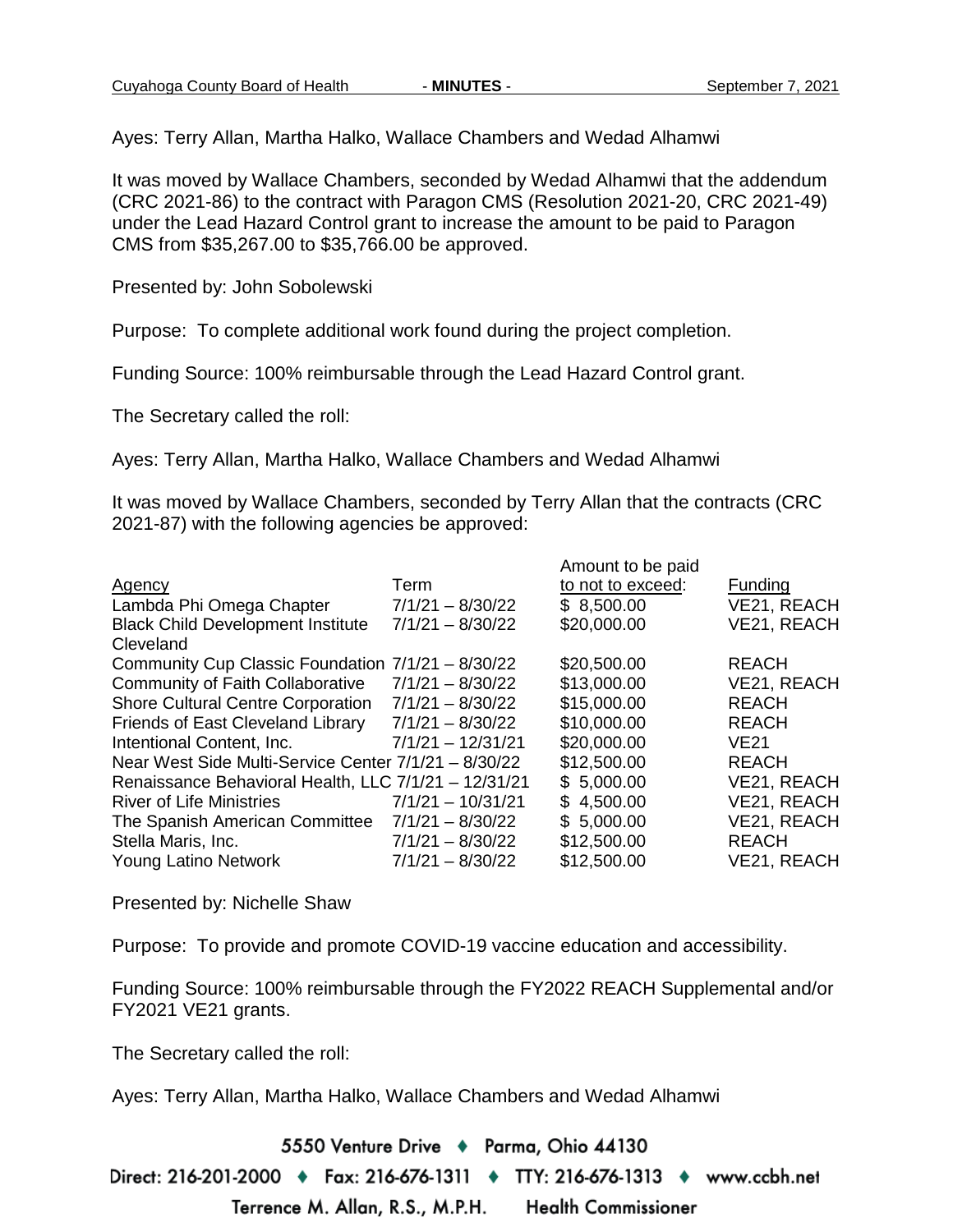Revenue Generating Agreements up to \$25,000.00

None

**Contract Rescissions** 

None

Other Business.

Public Comment - N/A.

Thereupon, it was moved by Wallace Chambers, seconded by Wedad Alhamwi, that the following Motion be adopted:

BE IT RESOLVED that the meeting be adjourned at 1:50 p.m.

The Secretary called the roll:

Ayes: Terry Allan, Martha Halko, Wallace Chambers and Wedad Alhamwi

**Committee Chair** 

Clerk

5550 Venture Drive + Parma, Ohio 44130 Direct: 216-201-2000 • Fax: 216-676-1311 • TTY: 216-676-1313 • www.ccbh.net Terrence M. Allan, R.S., M.P.H. **Health Commissioner**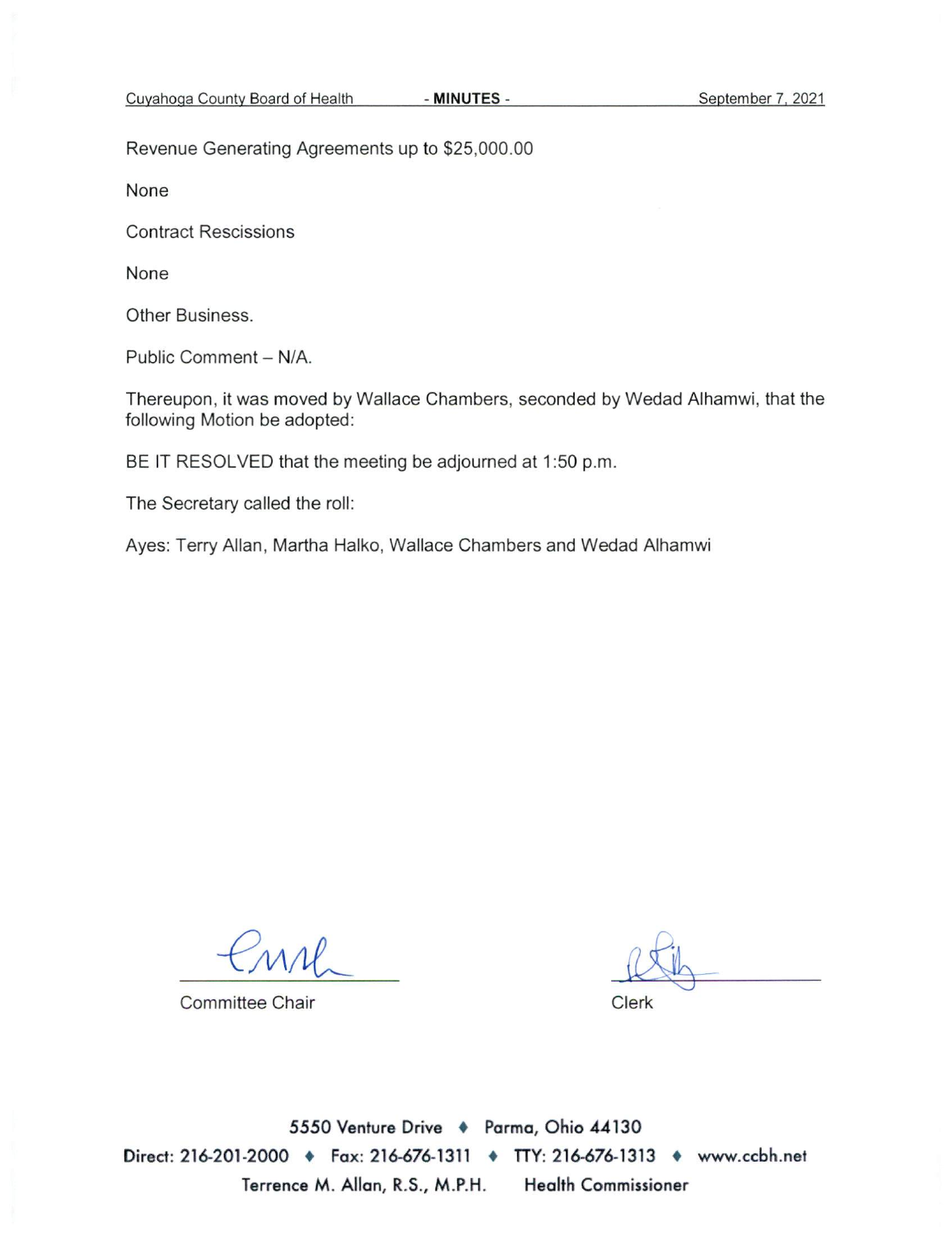| Name:             | <b>Welker Residence</b>    |  |
|-------------------|----------------------------|--|
| <b>Address:</b>   | 9955 Edgerton              |  |
| City, State, Zip: | North Royalton, Ohio 44133 |  |
| PPN#              | 485-12-018                 |  |
| # of Bedrooms     |                            |  |

**The following quotes were received and opened:** 

| <b>Name of Contractor:</b>         |             | Install Quote NPDES Permit | <b>WPCLF Program</b><br><b>Cost 100%</b> | <b>Owner Match</b><br>$0\%$ | <b>Project Cost</b> |
|------------------------------------|-------------|----------------------------|------------------------------------------|-----------------------------|---------------------|
| Dynamerican                        | \$14,430.00 | N/A                        | \$14,430.00                              | \$0.00                      | \$14,430.00         |
| <b>KMU Trucking and Excavating</b> | \$17,850.00 | N/A                        | \$17,850.00                              | \$0.00                      | \$17,850.00         |
|                                    |             |                            |                                          |                             |                     |
|                                    |             |                            |                                          |                             |                     |
|                                    |             |                            |                                          |                             |                     |
|                                    |             |                            |                                          |                             |                     |
|                                    |             |                            |                                          |                             |                     |
|                                    |             |                            |                                          |                             |                     |
|                                    |             |                            |                                          |                             |                     |
|                                    |             |                            |                                          |                             |                     |
|                                    |             |                            |                                          |                             |                     |
|                                    |             |                            |                                          |                             |                     |
|                                    |             |                            |                                          |                             |                     |
|                                    |             |                            |                                          |                             |                     |
|                                    |             |                            |                                          |                             |                     |

| <b>Bids Reviewed by:</b>        | D. McClintock, N. McConoughey, J. Sobolewski |
|---------------------------------|----------------------------------------------|
| <b>Selected Contractor Bid:</b> | Dynamerican                                  |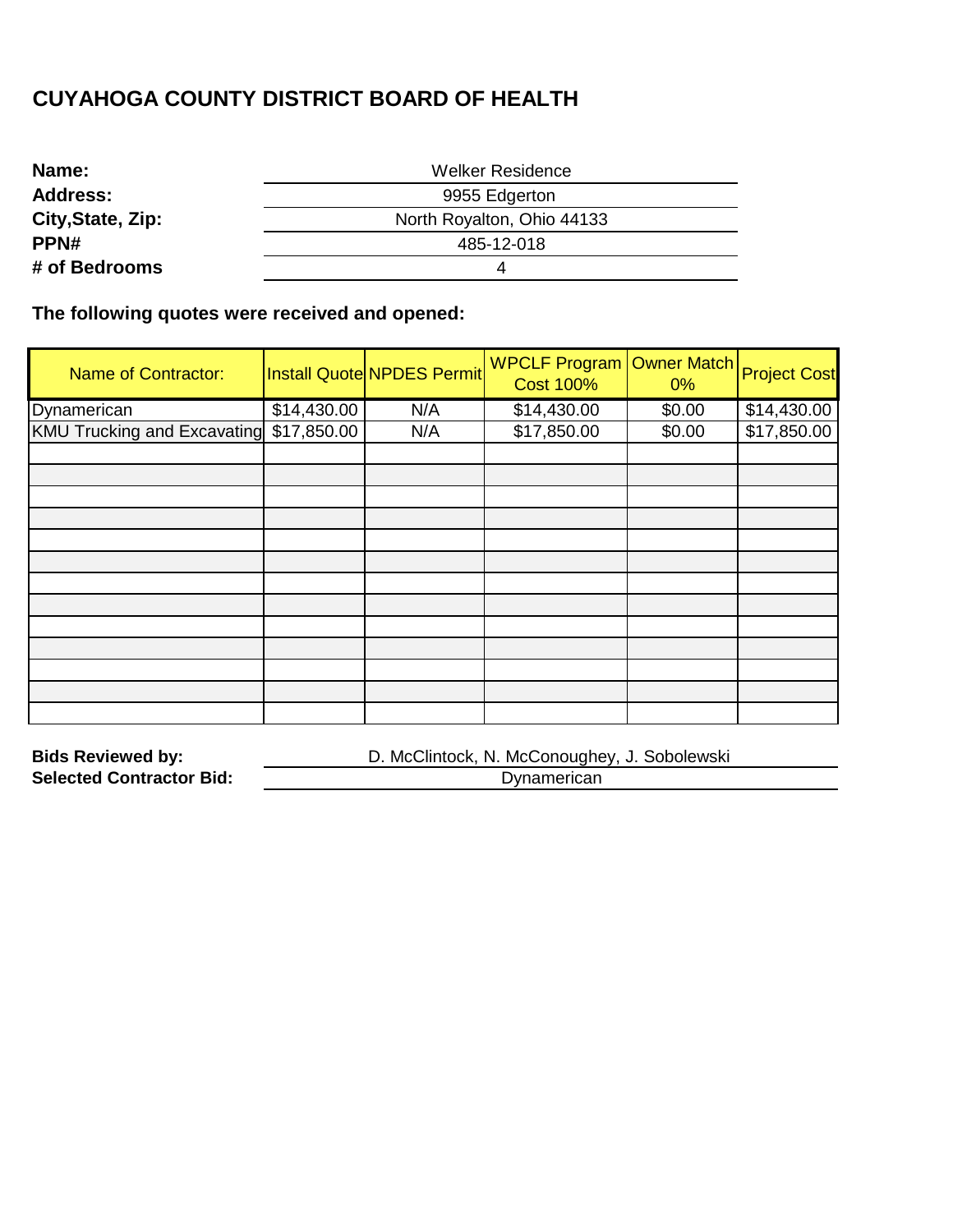| Name:             |
|-------------------|
| <b>Address:</b>   |
| City, State, Zip: |
| PPN#              |
| # of Bedrooms     |

Webb Residence 27264 Sprague Road Olmsted Twp., Ohio 44138 26521003 3

**The following quotes were received and opened:** 

| <b>Name of Contractor:</b>              |             | <b>Install Quote NPDES Permit</b> | <b>WPCLF</b><br>Program<br>Cost<br>85% | Owner<br><b>Match</b><br>15% | <b>Project Cost</b> |
|-----------------------------------------|-------------|-----------------------------------|----------------------------------------|------------------------------|---------------------|
| Dynamerican                             | \$17,620.00 | \$200.00                          | \$15,177.00                            | \$2,443.00                   | \$17,620.00         |
| KMU Trucking and Excavating \$21,600.00 |             | \$200.00                          | \$18,560.00                            | \$3,040.00                   | \$21,600.00         |
|                                         |             |                                   |                                        |                              |                     |
|                                         |             |                                   |                                        |                              |                     |
|                                         |             |                                   |                                        |                              |                     |
|                                         |             |                                   |                                        |                              |                     |
|                                         |             |                                   |                                        |                              |                     |
|                                         |             |                                   |                                        |                              |                     |
|                                         |             |                                   |                                        |                              |                     |
|                                         |             |                                   |                                        |                              |                     |
|                                         |             |                                   |                                        |                              |                     |
|                                         |             |                                   |                                        |                              |                     |
|                                         |             |                                   |                                        |                              |                     |
|                                         |             |                                   |                                        |                              |                     |
|                                         |             |                                   |                                        |                              |                     |

| <b>Bids Reviewed by:</b>        | D. McClintock, N. McConoughey, J. Sobolewski |
|---------------------------------|----------------------------------------------|
| <b>Selected Contractor Bid:</b> | Dynamerican                                  |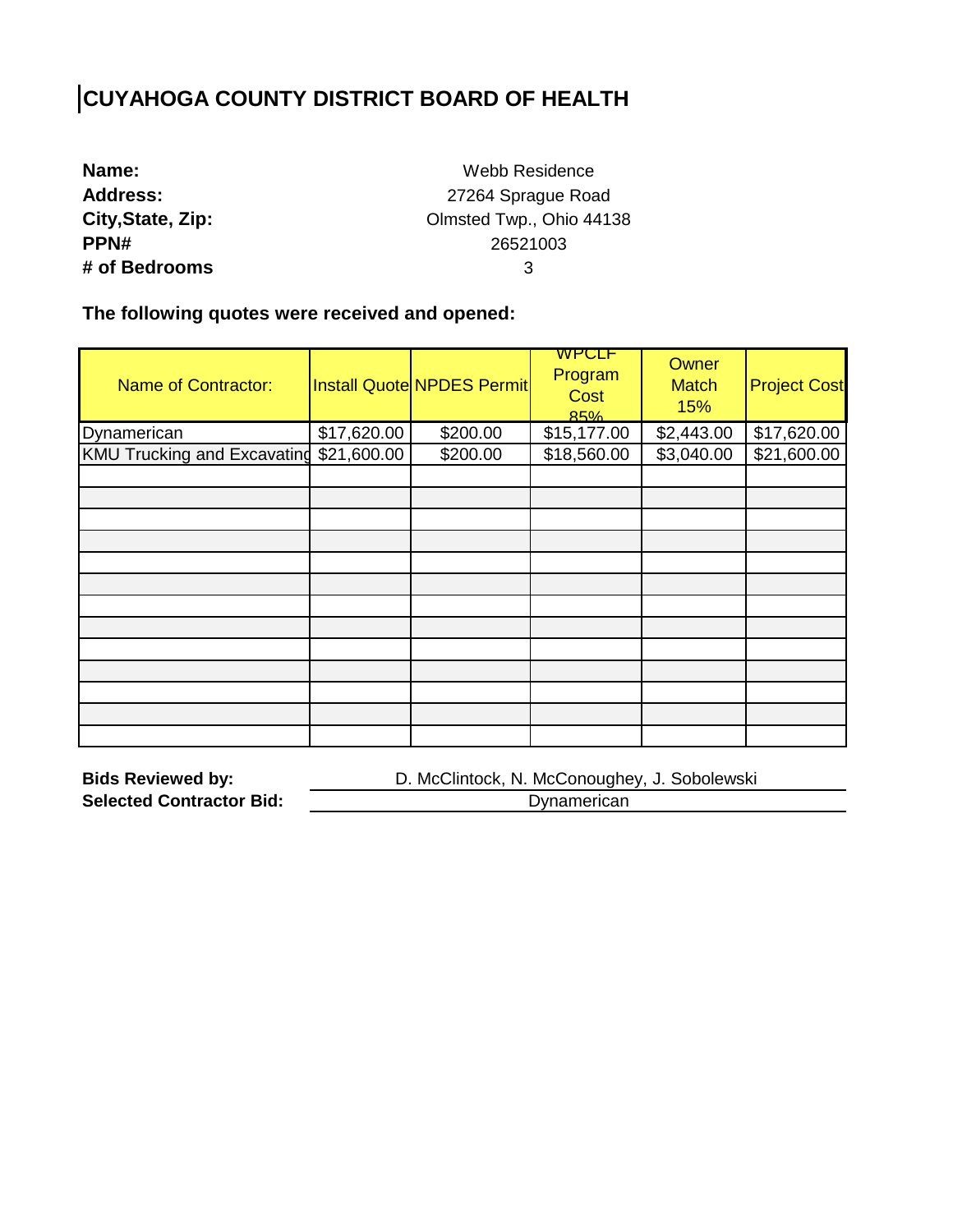#### **QUOTE RESULTS**

#### **Project Address**

| Name:           | Joy & Marius Mihesan                   |
|-----------------|----------------------------------------|
| <b>Address:</b> | 14083 Holland Rd.                      |
|                 | City, State, Zip: Brook Park, OH 44142 |
| <b>CRC No:</b>  | CRC 2021-82                            |

**The following quotes were received and opened:**

| <b>NAME OF CONTRACTOR</b>       | <b>QUOTE</b> | <b>LEAD</b>    | HH           | <b>MATCH</b> |
|---------------------------------|--------------|----------------|--------------|--------------|
| American Builders & Applicators | \$3,050      | \$2,750        | \$300        | \$0          |
| <b>Green Home Solutions</b>     | \$2,800      | \$2,500        | \$300        | \$0          |
| Paragon                         | \$2,670      | \$2,400        | \$270        | \$0          |
| <b>TNT</b>                      | \$2,390      | \$2,150        | \$240        | \$0          |
|                                 |              |                |              |              |
|                                 |              |                |              |              |
|                                 |              |                |              |              |
|                                 |              |                |              |              |
|                                 |              |                |              |              |
| <b>ESTIMATE:</b>                | \$3,275.00   | \$<br>2,900.00 | \$<br>375.00 |              |
|                                 |              |                |              |              |

**Recommended award:** TNT Construction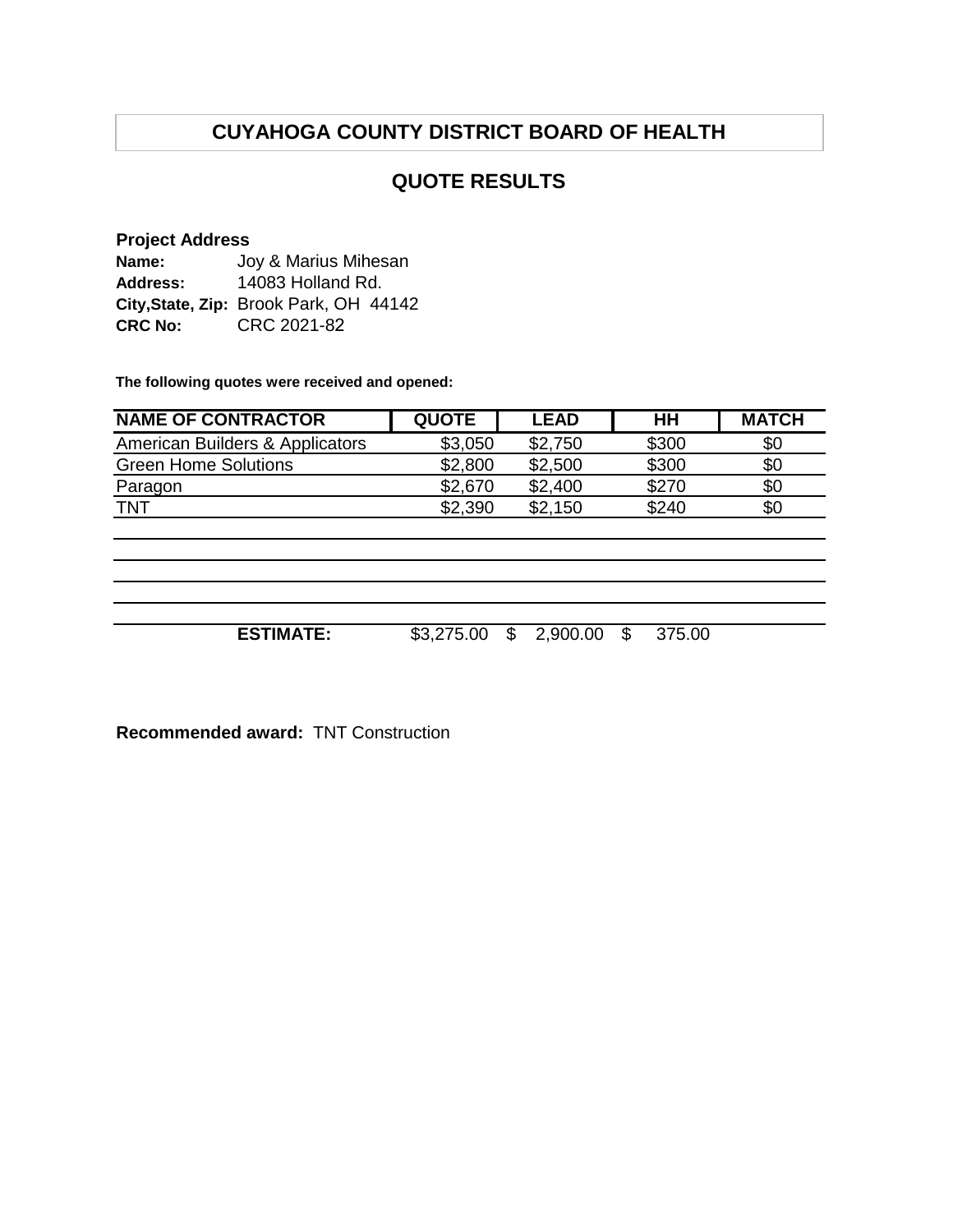#### **QUOTE RESULTS**

#### **Project Address**

| Name:          | Dejuanna Redding                          |
|----------------|-------------------------------------------|
| Address:       | 12810 Grannis Rd.                         |
|                | City, State, Zip: Garfield Hts., OH 44125 |
| <b>CRC No:</b> | CRC 2021-83                               |

**The following quotes were received and opened:**

| <b>NAME OF CONTRACTOR</b>       | <b>QUOTE</b> | <b>LEAD</b> | HН      | <b>MATCH</b> |
|---------------------------------|--------------|-------------|---------|--------------|
| American Builders & Applicators | \$13,300     | \$10,700    | \$2,600 | \$2,700      |
| <b>Green Home Solutions</b>     | \$12.970     | \$11.120    | \$1,850 | \$3,120      |
| Paragon                         | \$11,535     | \$9.645     | \$1,890 | \$1,645      |
| TNT                             | \$11.960     | \$10.980    | \$980   | \$2,980      |

**ESTIMATE:** \$12,250.00 \$ 10,000.00 \$ 1,950.00

**Recommended award:** Paragon CMS